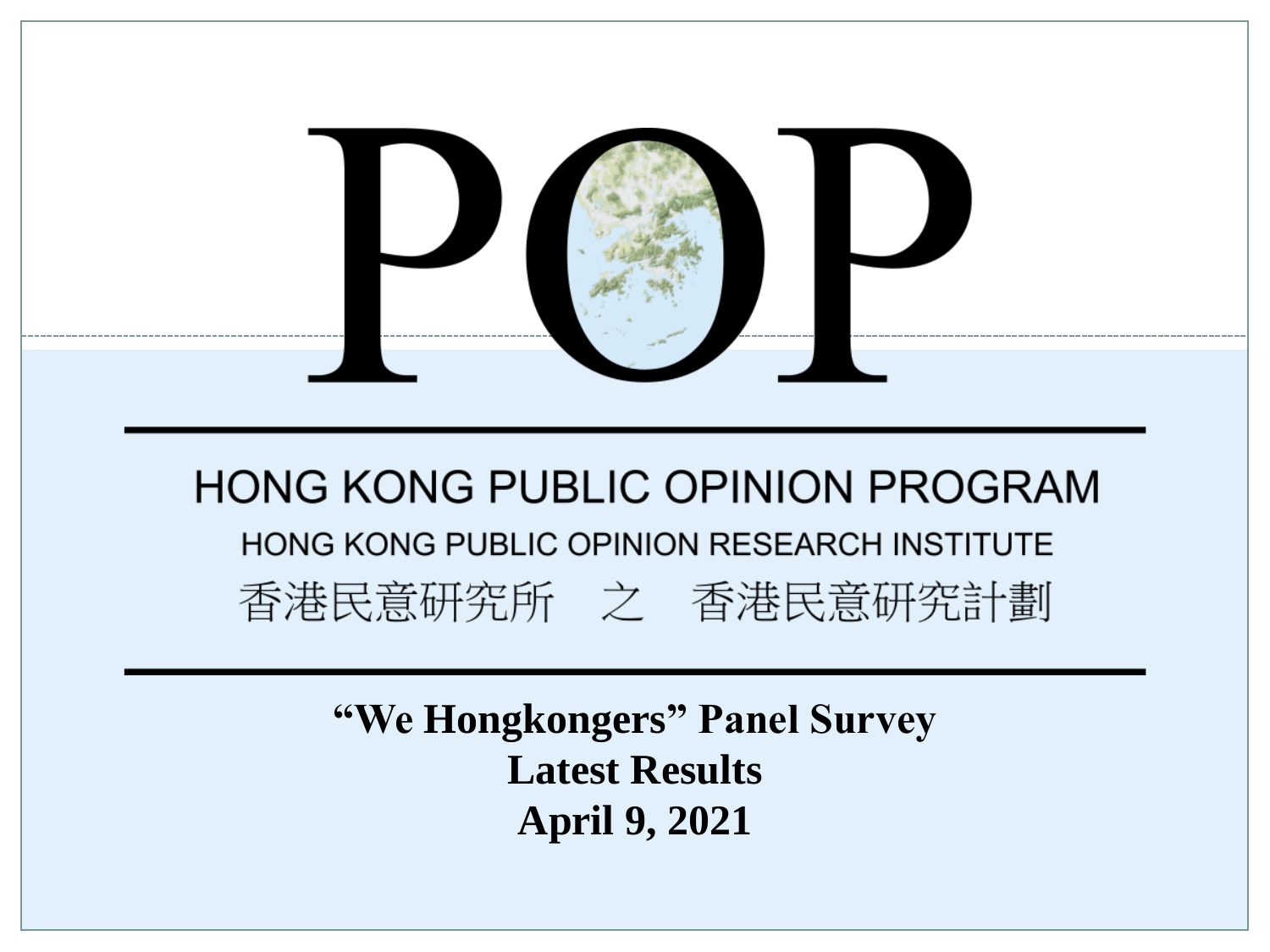| <b>Contact Information - "We Hongkongers" Panel Survey</b> |                                                                                                                                                                                                                                                                                                                                                                                                                                                                         |  |  |  |  |
|------------------------------------------------------------|-------------------------------------------------------------------------------------------------------------------------------------------------------------------------------------------------------------------------------------------------------------------------------------------------------------------------------------------------------------------------------------------------------------------------------------------------------------------------|--|--|--|--|
|                                                            |                                                                                                                                                                                                                                                                                                                                                                                                                                                                         |  |  |  |  |
|                                                            | <b>HKPOP Panel</b>                                                                                                                                                                                                                                                                                                                                                                                                                                                      |  |  |  |  |
| Date of survey                                             | March 31, $3pm - April 7$ , $3pm$                                                                                                                                                                                                                                                                                                                                                                                                                                       |  |  |  |  |
| Survey method                                              | Online survey                                                                                                                                                                                                                                                                                                                                                                                                                                                           |  |  |  |  |
| Target population                                          | Hong Kong residents aged $12+$                                                                                                                                                                                                                                                                                                                                                                                                                                          |  |  |  |  |
| Total sample size                                          | 7,119                                                                                                                                                                                                                                                                                                                                                                                                                                                                   |  |  |  |  |
| Response rate                                              | 7.5%                                                                                                                                                                                                                                                                                                                                                                                                                                                                    |  |  |  |  |
| Sampling error                                             | Sampling error of percentages at $+/-1\%$ at 95% confidence level                                                                                                                                                                                                                                                                                                                                                                                                       |  |  |  |  |
| Weighting method                                           | The figures are rim-weighted according to 1) gender-age distribution,<br>educational attainment (highest level attended) distribution, economic<br>activity status distribution of Hong Kong population and by District<br>Councils population figures from Census and Statistics Department; 2)<br>Voting results of District Councils Election from Registration and Electoral<br>Office; 3) rating distribution of Chief Executive from regular tracking<br>surveys. |  |  |  |  |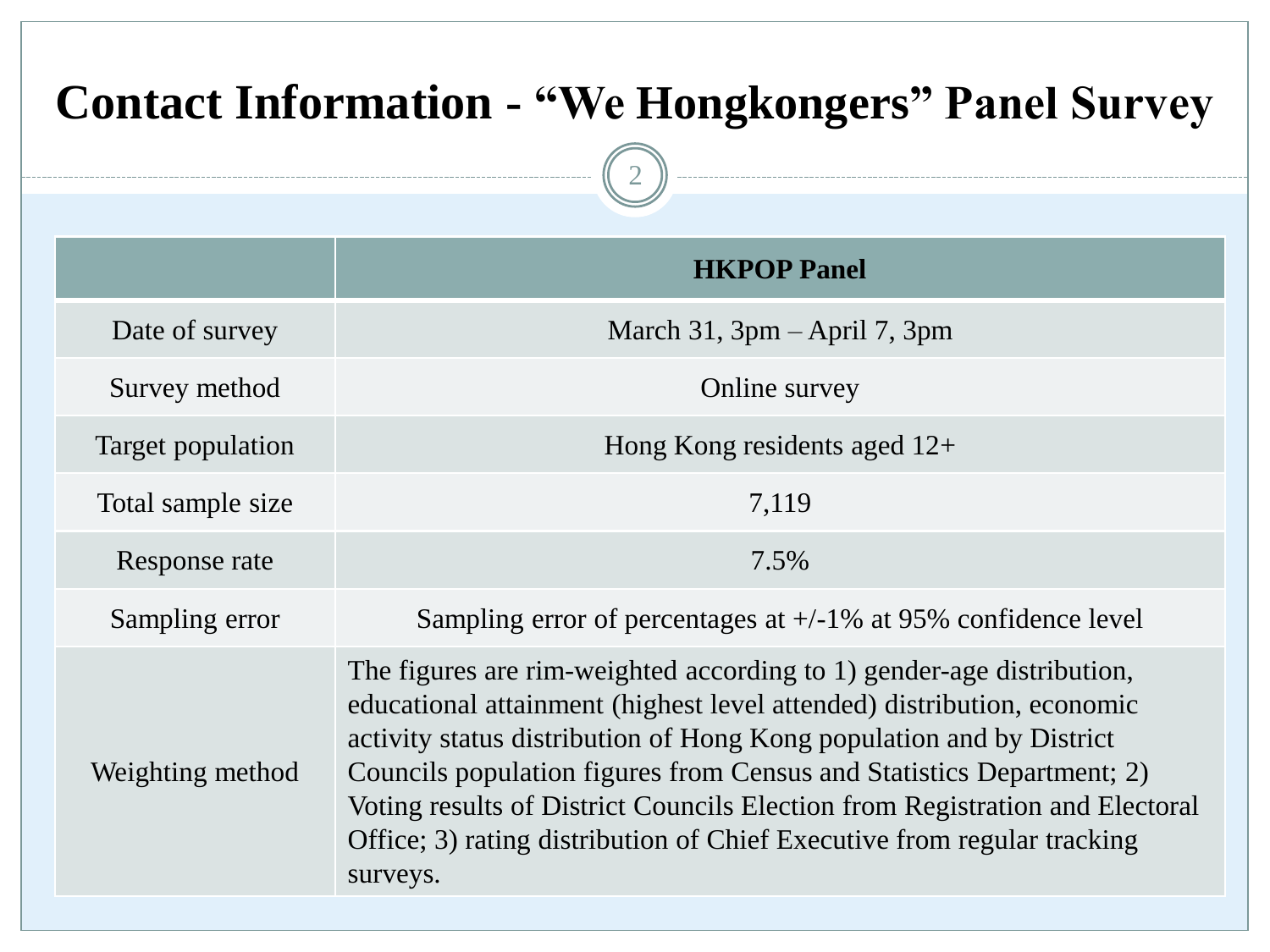3

- **Latest survey period: 31/3-7/4/2021**
- **Question: Q1 The NPCSC has decided to amend the electoral system for the Chief Executive and the Legislative Council. What do you think is the effect of such changes on the distance between Hong Kong society and democracy with universal suffrage?**

|                                       | <b>Pro-democracy</b><br>camp supporters<br>$(n=6,084)$ |        | Non-pro-democracy<br>camp supporters*<br>$(n=621)$ |     | Combined <sup>^</sup><br>$(n=6,705)$ |     |
|---------------------------------------|--------------------------------------------------------|--------|----------------------------------------------------|-----|--------------------------------------|-----|
| Pulls them much closer                | 2%                                                     | 2%     | 6%                                                 |     | 5%                                   |     |
| Pulls them somewhat closer            | 0%                                                     |        | 9%                                                 | 16% | $6\%$                                | 10% |
| No effect                             | ${<}1\%$                                               |        | 22%                                                |     | 14%                                  |     |
| Stretches them somewhat farther apart | 1%                                                     | $+98%$ | 12%                                                | 49% | 8%                                   | 68% |
| Stretches them much farther apart     | 97%                                                    |        | 37%                                                |     | 60%                                  |     |
| Don't know / hard to say              | ${<}1\%$                                               |        | 13%                                                |     |                                      | 8%  |
| $Mean^{\dagger}$                      |                                                        |        | 2.3                                                |     | 1.8                                  |     |

\* Include: pro-establishment camp supporters, centrist supporters, no political inclination / politically neutral / do not belong to any camp

^ The aggregated figures come from adjusting the by-group weighted figures using ratio of "pan-democratic" vs "non-pan-democratic" collected in regular tracking survey.

† The mean value is calculated by quantifying all individual responses into 1, 2, 3, 4, 5 marks according to their degree of positive level, where 1 is the lowest and 5 the highest, and then calculate the sample mean.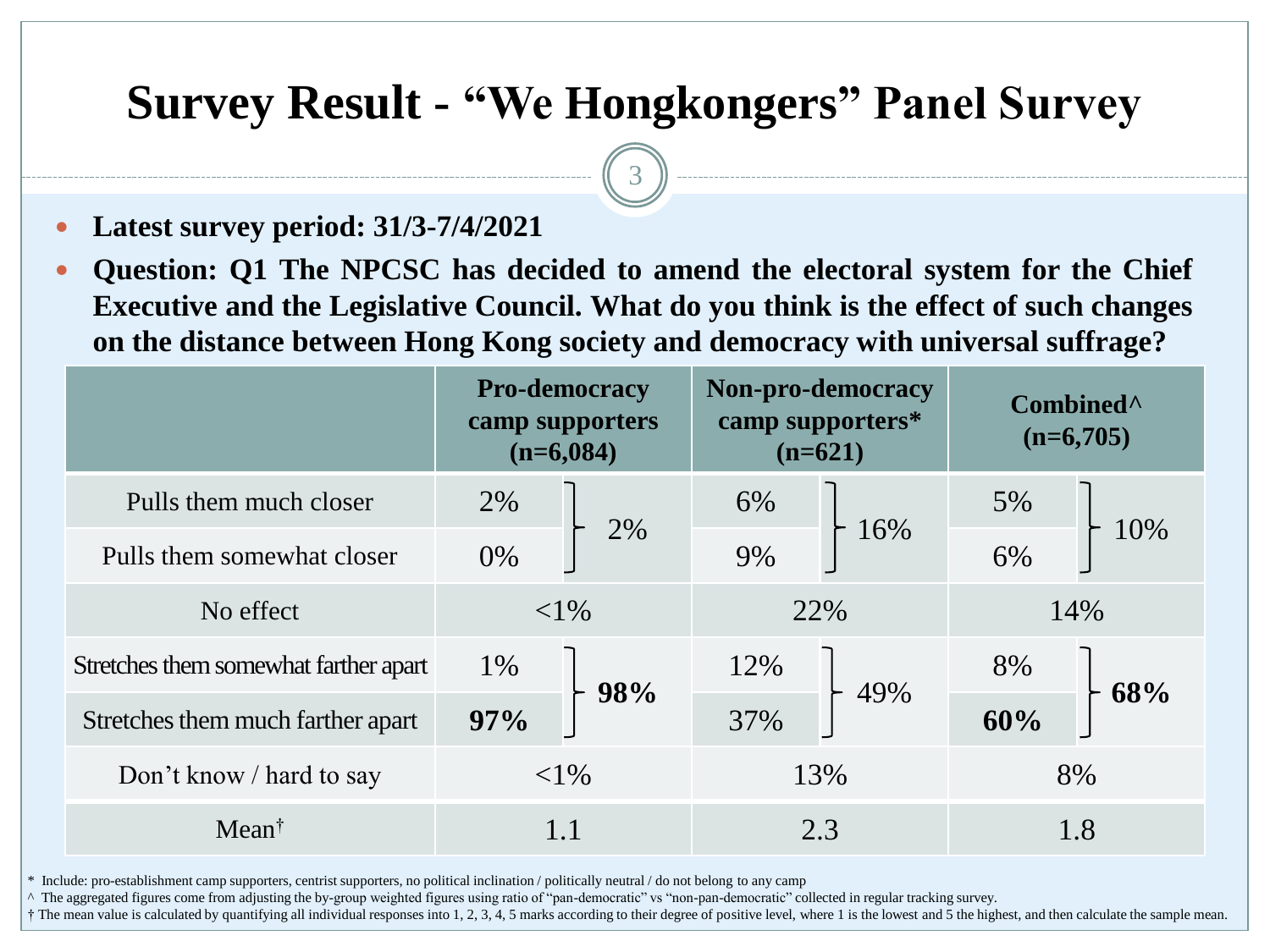4

- **Latest survey period: 31/3-7/4/2021**
- **Question: Q1 The NPCSC has decided to amend the electoral system for the Chief Executive and the Legislative Council. What do you think is the effect of such changes on the distance between Hong Kong society and democracy with universal suffrage?**



\* Include: pro-establishment camp supporters, centrist supporters, no political inclination / politically neutral / do not belong to any camp

^ The aggregated figures come from adjusting the by-group weighted figures using ratio of "pan-democratic" vs "non-pan-democratic" collected in regular tracking survey.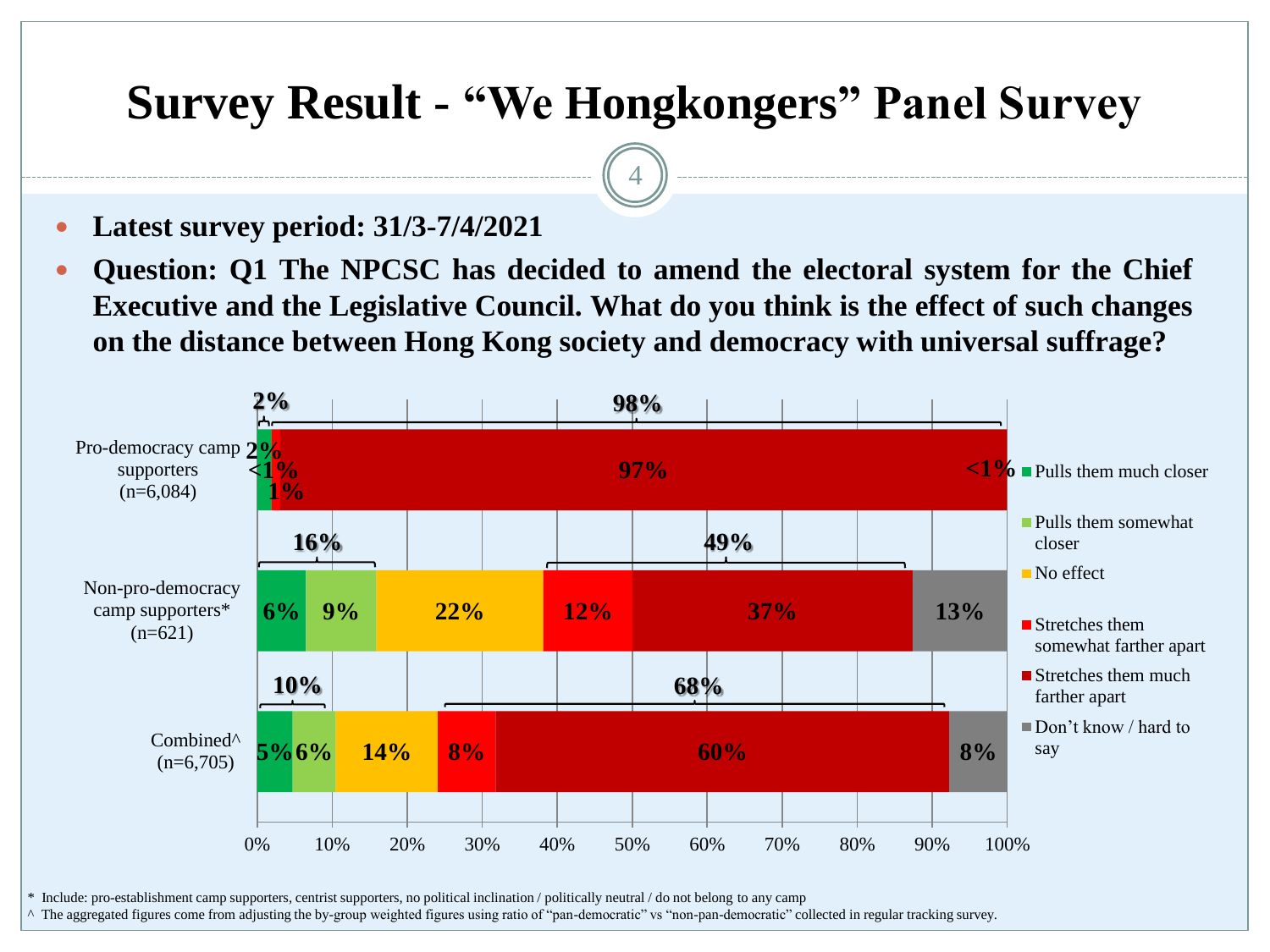5

- **Latest survey period: 31/3-7/4/2021**
- **Question: Q2 How much do you support or oppose the newly set up candidate eligibility review system?**

|                          | <b>Pro-democracy camp</b><br>supporters<br>$(n=6,085)$ | Non-pro-democracy<br>camp supporters*<br>$(n=622)$ | Combined <sup>^</sup><br>$(n=6,707)$ |  |
|--------------------------|--------------------------------------------------------|----------------------------------------------------|--------------------------------------|--|
| Strongly support         | 2%<br>2%                                               | 27%<br>$+47%$                                      | 17%<br>29%                           |  |
| Somewhat support         | ${<}1\%$                                               | 19%                                                | 12%                                  |  |
| Half-half                | ${<}1\%$                                               | 12%                                                | 7%                                   |  |
| Somewhat oppose          | 3%                                                     | 6%                                                 | 5%<br>61%                            |  |
| Strongly oppose          | 98%<br>95%                                             | $-37\%$<br>31%                                     | 56%                                  |  |
| Don't know / hard to say | ${<}1\%$                                               | 4%                                                 | 3%                                   |  |
| $Mean^{\dagger}$         | 1.1                                                    | 3.1                                                | 2.3                                  |  |

\* Include: pro-establishment camp supporters, centrist supporters, no political inclination / politically neutral / do not belong to any camp

^ The aggregated figures come from adjusting the by-group weighted figures using ratio of "pan-democratic" vs "non-pan-democratic" collected in regular tracking survey.

† The mean value is calculated by quantifying all individual responses into 1, 2, 3, 4, 5 marks according to their degree of positive level, where 1 is the lowest and 5 the highest, and then calculate the sample mean.